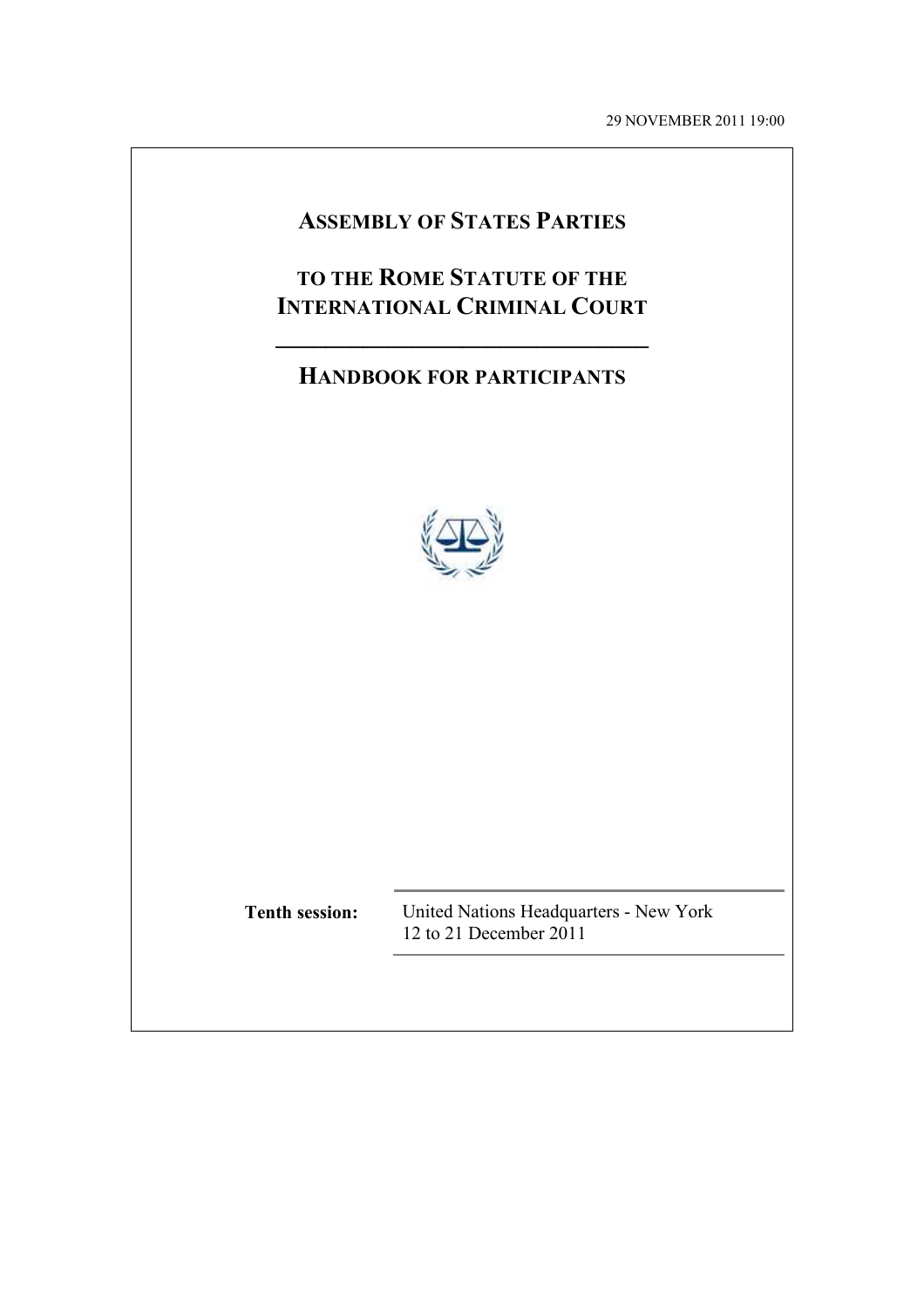# **CONTENTS**

| PAGE                    |                                                              |
|-------------------------|--------------------------------------------------------------|
| 1                       | Introduction                                                 |
| 1                       | <b>Venue and dates</b>                                       |
| 1                       | <b>Opening of the session</b>                                |
| 1                       | On-line address for tenth session documentation              |
| $\overline{2}$          | <b>Checklist for States</b>                                  |
| $\overline{2}$          | Registration                                                 |
| 3                       | <b>Credentials</b>                                           |
| 3                       | <b>Notifications</b>                                         |
| $\overline{\mathbf{4}}$ | Participants                                                 |
| 5                       | Media                                                        |
| 5                       | <b>Visa information</b>                                      |
| 5                       | List of participants                                         |
| 6                       | Journal                                                      |
| 6                       | Languages                                                    |
| 6                       | <b>Seating arrangements</b>                                  |
| 6                       | <b>Meetings</b>                                              |
| 7                       | Decision-making                                              |
| $\overline{7}$          | <b>Elections</b>                                             |
| 7                       | <b>General Debate</b>                                        |
| 8                       | <b>Statements</b>                                            |
| 8                       | <b>Distribution of official documents</b>                    |
| 9                       | <b>Booking of meeting rooms</b>                              |
| 9                       | <b>Security and safety</b>                                   |
| 9                       | <b>Emergency and medical services</b>                        |
| 9                       | <b>Social events</b>                                         |
| 9                       | <b>Hotels</b>                                                |
| 9                       | <b>Telephone facilities</b>                                  |
| 10                      | Parking                                                      |
| 10                      | <b>Taxis</b>                                                 |
| 10                      | <b>Public transportation</b>                                 |
| 10                      | <b>Banking and currency exchange</b>                         |
| 10                      | <b>Shops</b>                                                 |
| 11                      | <b>Contact information</b>                                   |
| 12                      | <b>Annex: List of States Parties as of 21 September 2011</b> |
|                         |                                                              |
|                         |                                                              |
|                         |                                                              |
|                         |                                                              |
|                         |                                                              |
|                         |                                                              |
|                         |                                                              |
|                         |                                                              |
|                         |                                                              |

Prepared by the Secretariat of the Assembly of States Parties ("ASP Secretariat"), November 2011.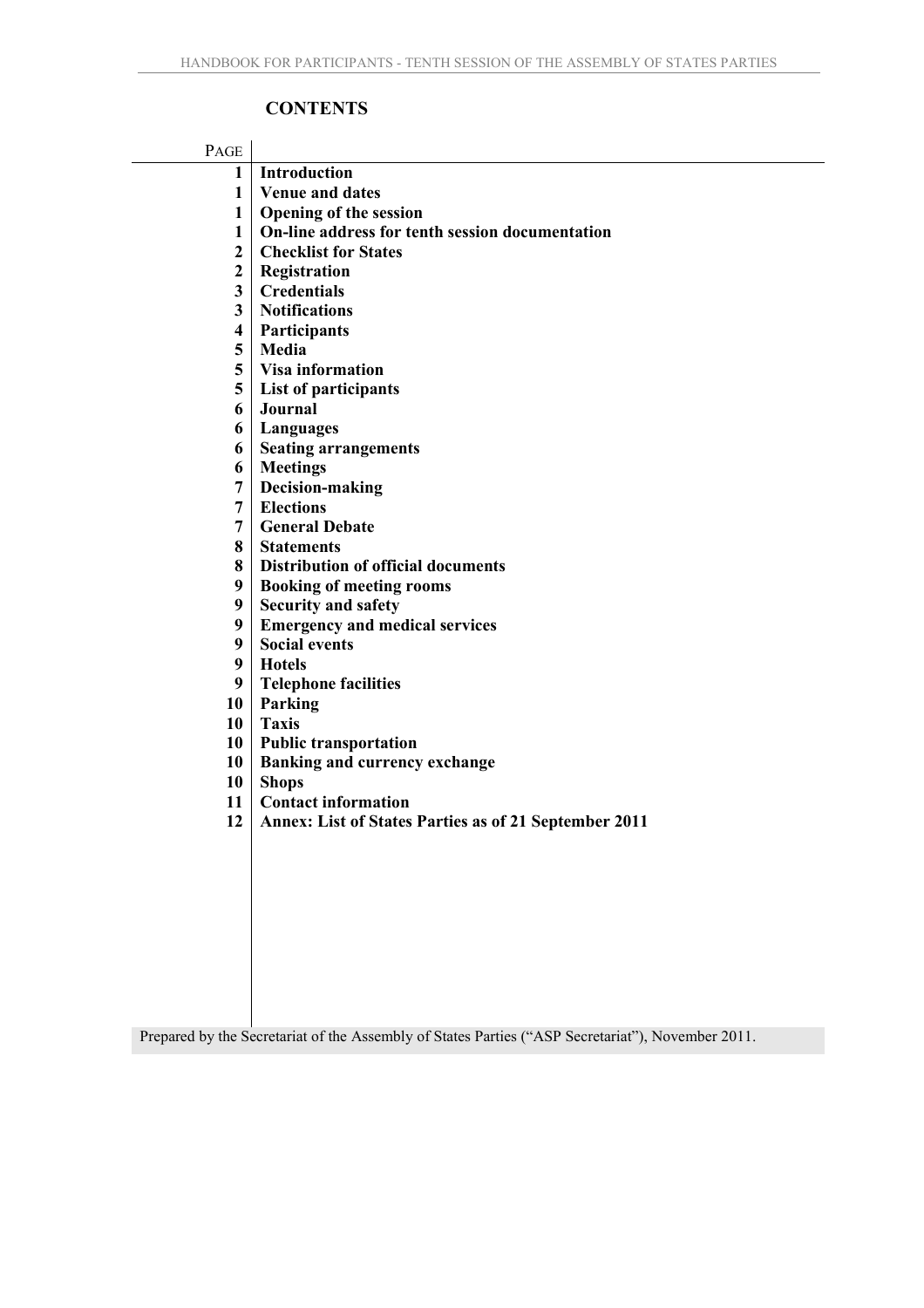#### **INTRODUCTION**

At its fifth plenary meeting on 10 December 2010, the Assembly of States Parties to the Rome Statute of the International Criminal Court ("the Assembly") decided to hold its tenth session at the United Nations ("the UN") Headquarters in New York from 12 to 21 December 2011.

Invitations to the tenth session of the Assembly were sent to States and other entities on 7 February 2011 (Note verbale ICC-ASP/10/S/01).

The Assembly has a Bureau consisting of the President, two Vice-Presidents and 18 members elected by the Assembly from among the representatives of the States Parties for three-year terms. At the beginning of the sixth session, the Assembly elected H. E. Mr. Christian Wenaweser (Liechtenstein) to serve as President for the period 2008-2011.

#### **VENUE AND DATES**

The tenth session of the Assembly will be held from 12 to 21 December 2011 at the UN Headquarters, New York, United States.

#### **OPENING OF THE SESSION**

The official opening of the tenth session will take place in Conference Room 2 (NLB) in the new conference building at the UN Headquarters in New York on 12 December at 10:00 hours. Participants are requested to be seated in Conference Room 2 by 9:45 hours.

Tenth session documentation, including the *Rules of Procedure of the Assembly of States Parties* can be found online at:

**<http://www.icc-cpi.int/Menus/ASP/Sessions/Documentation/10th+Session/>**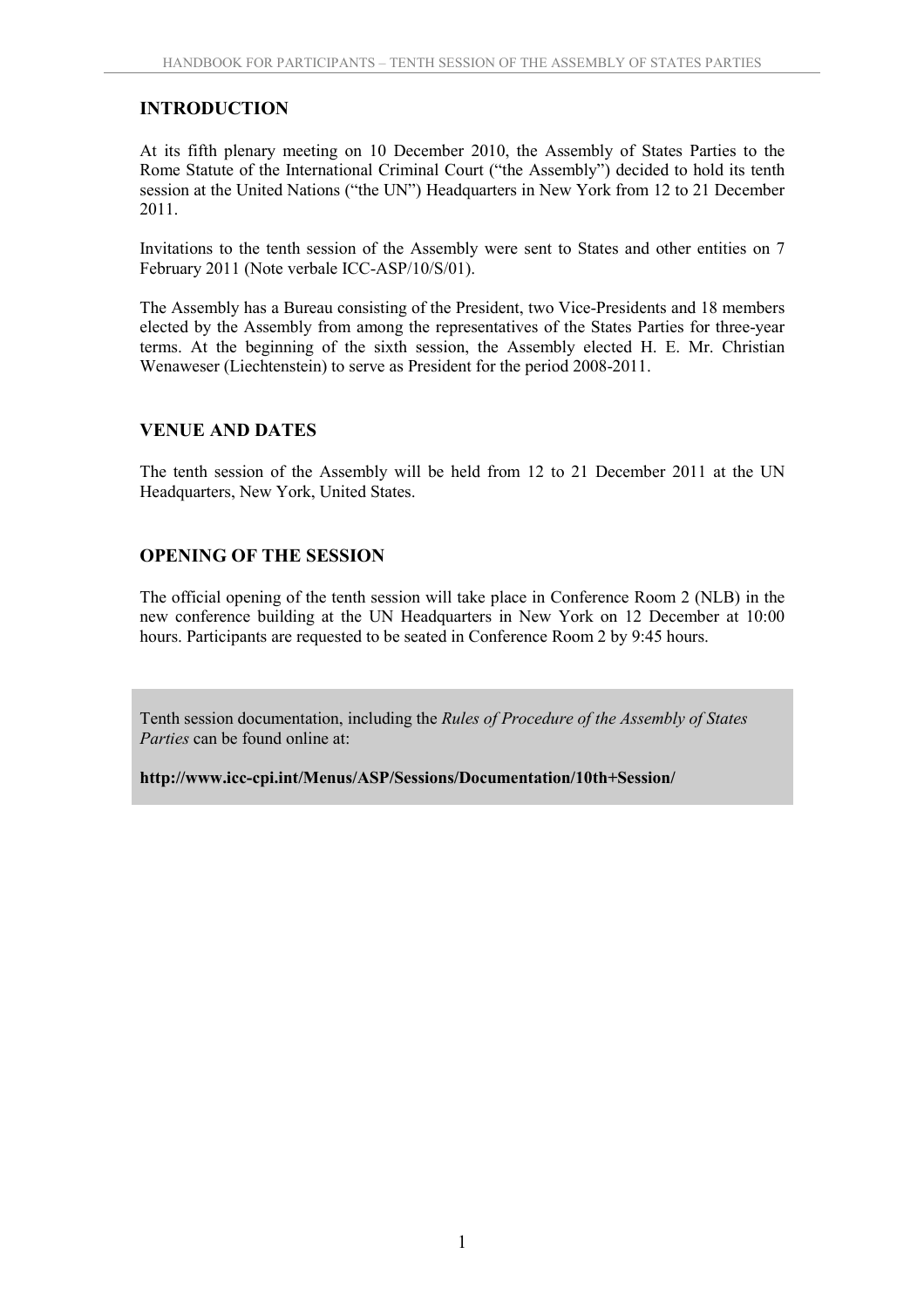#### **CHECKLIST FOR STATES:**

- 1) States Parties: Submit credentials to the ASP Secretariat
- 2) Observer States: Submit a notification to the ASP Secretariat with the names of participants
- 3) Regarding attendance at the tenth session, Missions must submit to the UN SG.6 forms for delegates not holding a valid UN grounds pass

Credentials should be sent to the ASP Secretariat, Room C-0458, Maanweg 174, 2516 AB, The Hague, The Netherlands. Copies may also be sent via fax to  $+31-70-3815-476$  or via email to asp@icc-cpi.int.

As of 9 December 2011, original credentials for the tenth session should no longer be sent to the ASP Secretariat in The Hague, but delivered directly to the ASP Secretariat at the beginning of the session in New York and if possible, not later than 24 hours after the commencement of the session.

*For more details and sample credentials letter/notification letter, see page 3 below.* 

#### **REGISTRATION**

All States participants will need a valid UN grounds pass for access to all meetings of the Assembly at the UN Headquarters. Delegations not holding a valid UN grounds pass will have to liaise through their Missions in New York. A letter signed by the Head of Chancery or Administrative Officer, containing the names of participants and the completed SG.6 forms, must be sent to the Chief of Protocol of the UN. Once the forms have been authorized by Protocol, Missions are requested to deliver them to the delegates for processing at the Pass and ID Office.

Observers from international/intergovernmental organizations will have to obtain a UN grounds pass according to established UN procedures.

All NGOs wishing to attend the tenth session must submit a written request naming each of its representatives on official letterhead to the ASP Secretariat or the CICC by 18 November 2011. NGO representatives who currently hold a UN grounds pass can use this pass to attend the meetings. Other NGO representatives will have to present the letter issued by the ASP Secretariat confirming their attendance to the registration desk for NGOs in the lobby at the UN visitors' entrance.

All NGO representatives must enter via the visitors' entrance located on First Avenue between  $45<sup>th</sup>$  and  $46<sup>th</sup>$  Street and proceed to the ICC registration desk located in the Visitor's Lobby.

All NGO representatives must present the authorized paperwork, i.e. their confirmation letter and a government-issued photo ID (passport or driver's license), upon which an NGO ID card will be issued and valid for the length of the Assembly.

The ICC registration desk is open on Monday 12 December from 9:00 to 13:00 hours and on call on Tuesday 13 December from 9:00 – 11:00 hours.

NGO representatives wishing to register outside those hours can do so by liaising with the ASP Secretariat via the following phone number: +31-646-448-793.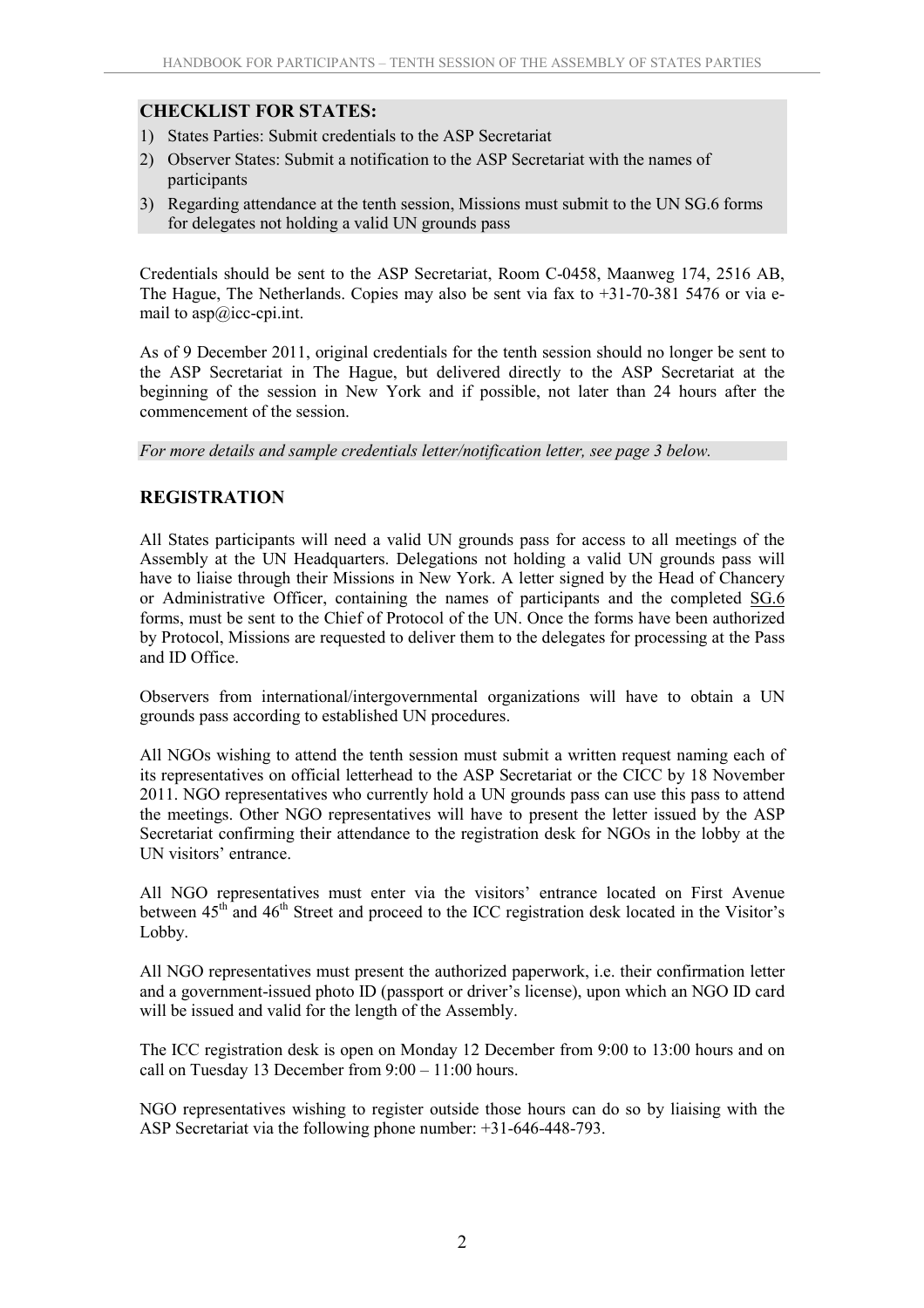#### **Credentials of States Parties**

Pursuant to rule 24 of the *Rules of Procedure of the Assembly of States Parties*, the credentials of representatives of States Parties and the names of alternates and advisers shall be submitted to the Secretariat if possible not later than 24h after the opening of the session. The credentials shall be issued by the Head of State or Government or by the Minister of Foreign Affairs or by a person authorized by either of them.

Rule 26: Pending a decision of the Assembly upon their credentials, representatives of States Parties shall be entitled to participate provisionally in the Assembly.

#### **SAMPLE OF CREDENTIALS LETTER FOR STATES PARTIES**

#### [**OFFICIAL LETTERHEAD**]

#### *Address to Secretariat of the Assembly*

Whereas [*name of State Party*] desires to be represented at the tenth session of the Assembly of States Parties to the Rome Statute of the International Criminal Court to be held in New York, from 12 to 21 December 2011.

Now therefore we *[Head of State or Government or Minister of Foreign Affairs or person authorized by either]* have appointed the following participants to represent [*name of State Party*] to the tenth session of the Assembly of States Parties to the Rome Statute of the International Criminal Court:

Tenth session in New York:

| Representative (one): [name and title] |                          |
|----------------------------------------|--------------------------|
| $Alternate(s)$ :                       | $[name(s)$ and title(s)] |
| $Adviser(s)$ :                         | [name(s) and title(s)]   |

The representative has full powers to act and take decisions on behalf of the Government of *[...]* 

**[**CERTIFIED WITH SIGNATURE AND SEAL**]**

# **CREDENTIALS** NOTIFICATIONS

**Notifications from Observer States** 

Pursuant to rule 28 of the *Rules of Procedure of the Assembly of States Parties*, regarding notification of participation of representatives of Observer States, the names of designated representatives of Observer States and of alternates and advisers who accompany them shall be submitted to the Secretariat.

**States not having observer status** 

Pursuant to rule 94 of the *Rules of Procedure of the Assembly of States Parties*, at the beginning of each session of the Assembly, the President may, subject to the approval of the Assembly, invite a given State which is not a party and does not have observer status to designate a representative to be present during the work of the Assembly.

**SAMPLE OF NOTIFICATION FROM OBSERVER STATES** 

#### [**OFFICIAL LETTERHEAD**]

The Embassy/Mission of *[name of State]* presents its compliments to the Secretariat of the Assembly of States Parties and has the honour to submit the composition of the *[name of State]* delegation to the tenth session of the Assembly of States Parties to the Rome Statute of the International Criminal Court to be held in New York, from 12 to 21 December 2011,

| Tenth session in New York: |                          |  |  |  |
|----------------------------|--------------------------|--|--|--|
| Representative (one):      | [name and title]         |  |  |  |
| $Alternate(s)$ :           | $[name(s)$ and title(s)] |  |  |  |
| $Adviser(s)$ :             | [name(s) and title(s)]   |  |  |  |

The Embassy/Mission of [*name of State*] avails itself of this opportunity to renew to the Secretariat of the Assembly of States Parties the assurances of its highest consideration.

**[**CERTIFIED WITH SIGNATURE AND SEAL**]**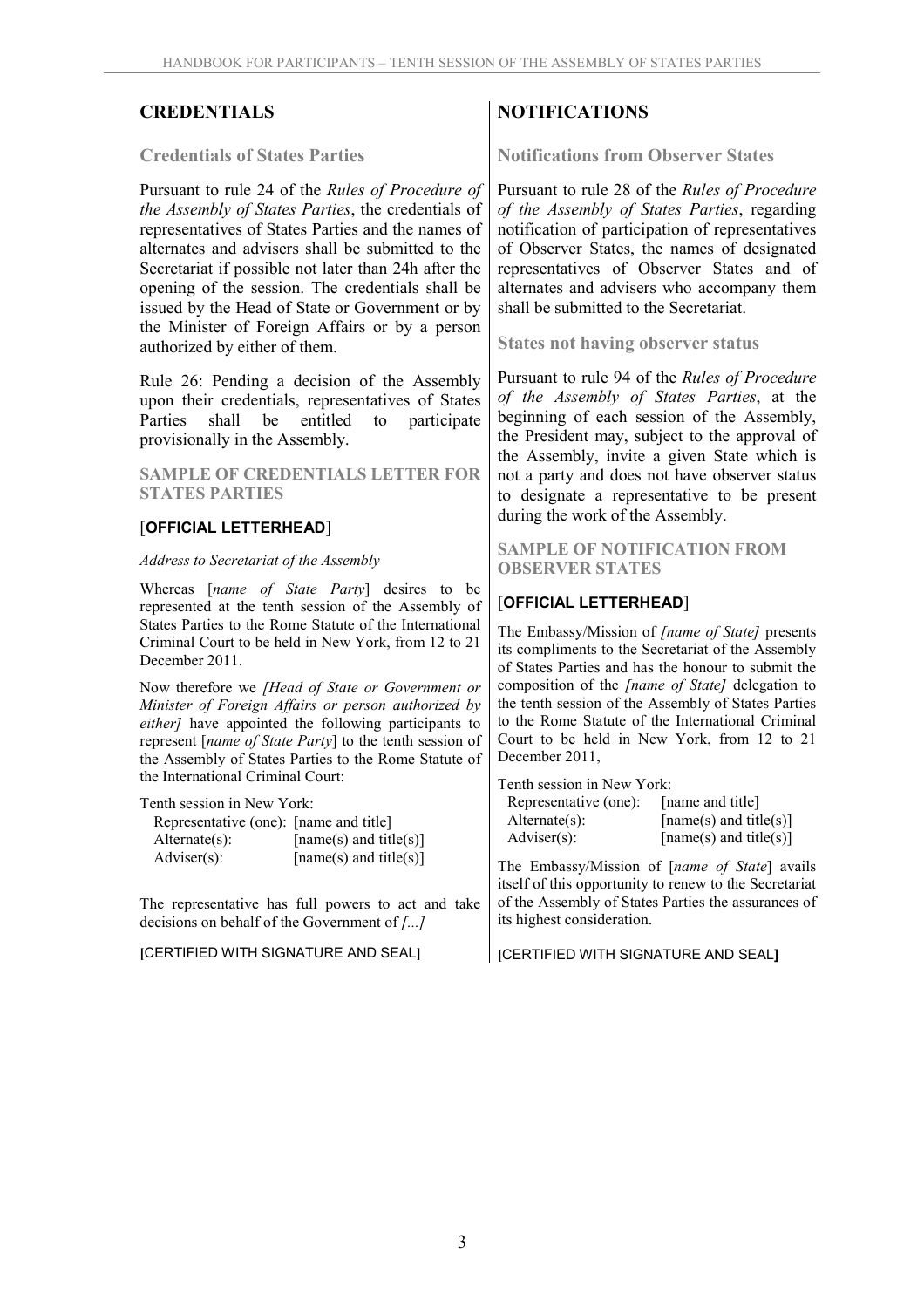# **PARTICIPANTS**

#### **STATES**

All States Parties to the Rome Statute are entitled to participate in the meetings and will have the right to request the inclusion of supplementary items on the agenda, deliver statements, and to vote. Other States which have signed the Statute or the Final Act are also invited to participate in the meeting as observers, without a right to vote. A State which is not a party and does not have observer status may be invited by the President subject to the approval of the Assembly.

Each State Party shall be represented by one representative, who may be accompanied by alternates and advisers. Each Observer State may be represented in the Assembly by one designated representative, who may be accompanied by alternates and advisers. The representative may designate an alternate or an adviser to act in his/her capacity.

#### **INTERGOVERNMENTAL ORGANIZATIONS AND OTHER ENTITIES**

Entities, (regional) intergovernmental organizations and other entities with a UNGA standing invitation, as well as other international bodies who were invited to the Rome Conference, accredited to the Preparatory Commission or are invited by the Assembly, may participate as observers, without the right to vote (see *Rules of Procedure*, rule 92, for complete text).

#### **NON-GOVERNMENTAL ORGANIZATIONS (NGOs)**

NGOs invited to the Rome Conference in 1998, registered to the Preparatory Commission for the International Criminal Court, or having consultative status with ECOSOC whose activities are relevant to the activities of the Court, and other NGOs invited by the Assembly may attend under the conditions laid down in the Assembly's Rules of Procedure (see *Rules of Procedure*, rule 93, for complete text).

#### **INTERNATIONAL CRIMINAL COURT**

The President of the Court, the Prosecutor and the Registrar, or their representatives, may participate, as appropriate, in meetings of the Assembly and the Bureau in accordance with the provisions of the *Rules of Procedure* and may make oral or written statements and provide information on any question under consideration.

#### **UNITED NATIONS**

The UN has a standing invitation to participate, without the right to vote, in the work and deliberations of the Assembly. The Secretary-General of the UN, or his/her designated member of the UN Secretariat, may participate in the meetings of the Assembly and the Bureau. He/She may make oral or written statements concerning any question under consideration by the Assembly which pertains to UN activities and provide information as appropriate.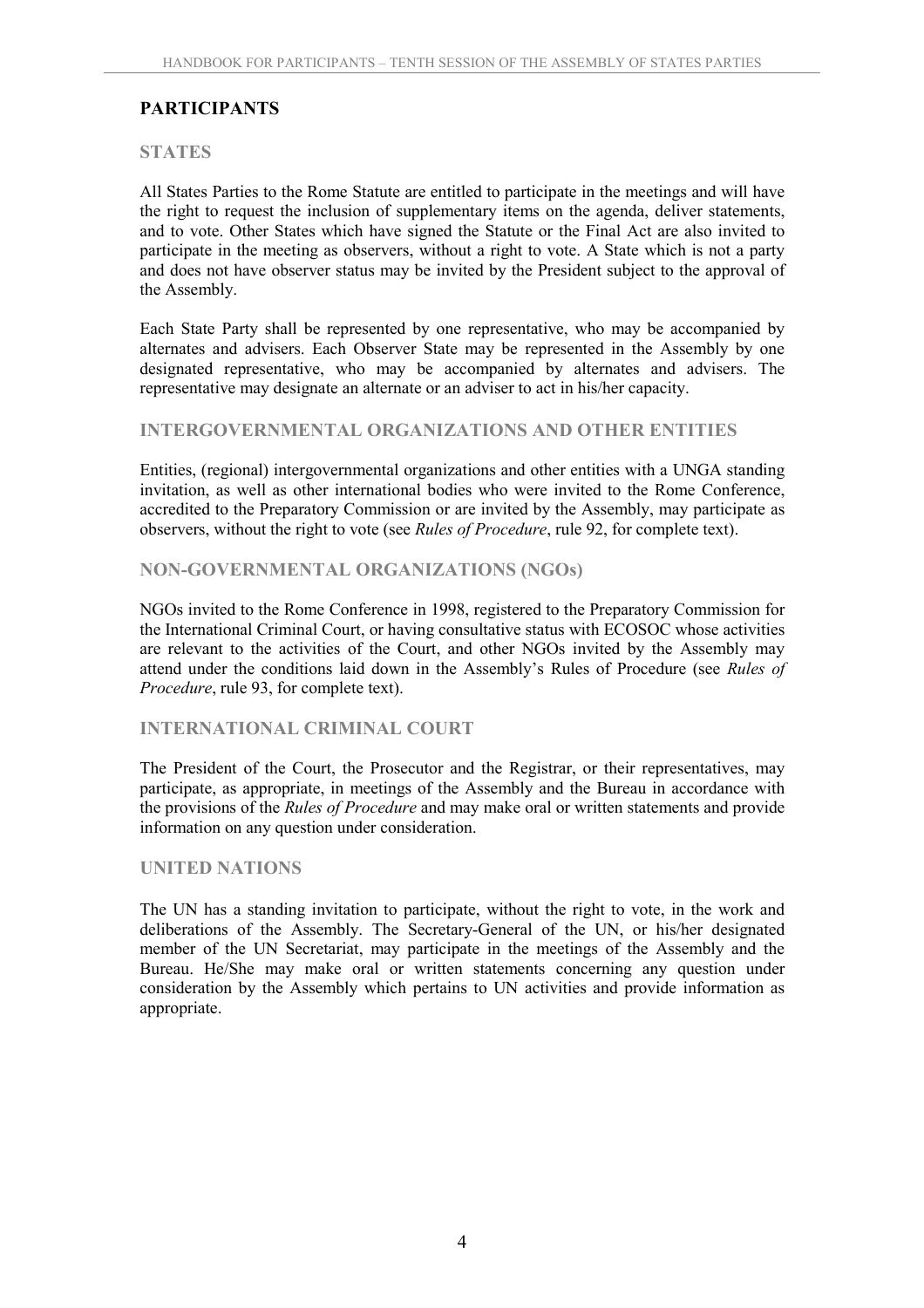# **MEDIA**

All journalists wishing to cover the session and related events must submit an official letter of assignment by fax to +31 (0)70 515 83 76 as well as by e-mail to esterluteran@gmail.com.

The application period for accreditation starts on Tuesday 29 November and closes on Tuesday 20 December 2011 at 17:00 hours EST.

It is advisable to consult the website of the United Nations Media Accreditation and Liaison Unit (http://www.un.org/media/accreditation/liaison.htm) in advance of the session in order to apply for the required media accreditation at United Nations Headquarters. No admittance will be allowed to any of the scheduled events without prior accreditation. Journalists already accredited with the United Nations do not need to submit the letter of assignment, but are requested to confirm their participation via e-mail to esterluteran@gmail.com (copy) [aspnewyork@gmail.com\).](mailto:aspnewyork@gmail.com) 

Film crews interested in filming inside Conference Room 2 of the North Lawn Building where the Assembly is holding its session are kindly reminded that they should always liaise with the focal point from the Secretariat of the Assembly in order to obtain film authorization from the President of the Assembly, after which they would be escorted to the gallery / area reserved for that purpose. Any other requests for filming, particularly on the floor of the conference room where the Assembly is convening its session, should be cleared through the focal point from the Secretariat.

Audio/video recordings are permitted only during plenary meetings of the Assembly, which include elections sessions and general debate. There might be limitations on video/audio recording depending when the actual casting of the ballot will take place during the elections. If that is the case, film crews might be required to move to the part of the conference room from where the confidentiality of the vote would not compromised.

Further information about the tenth session of the Assembly can be found on the website of the International Criminal Court at: http://www.icc-cpi.int/nr/exeres/8e728ec3-5785-4127-83d7-d910d99df603.htm.

N.B.: The Assembly of States Parties does not deal with visa issues. Members of the media are responsible for obtaining an appropriate visa to travel into the United States of America if needed. Visa may be obtained from a diplomatic or consular mission of the United States of America in the country of residence.

For additional information please contact Ms. Estera Luteranova at +1 646 591 8218 or via email at esterluteran@gmail.com.

## **VISA INFORMATION**

For visas to the United States, States should follow UN procedure.

## **LIST OF PARTICIPANTS**

A draft list of participants will be produced during the course of the tenth session.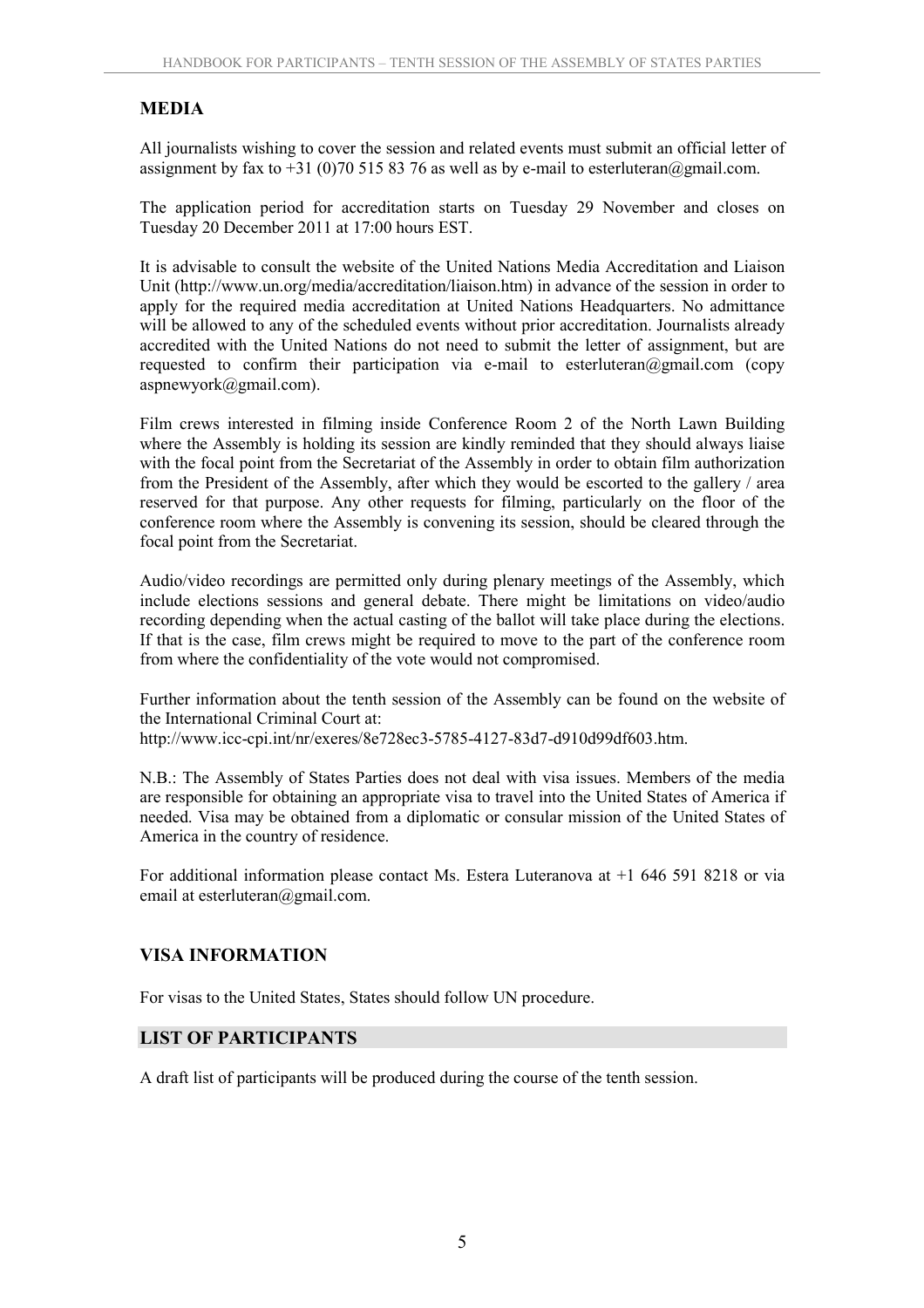# **JOURNAL**

A daily programme of meetings, events, and announcements can be found in the *UN Journal* which is available online at <http://www.un.org/Docs/journal/En/lateste.pdf>

## **LANGUAGES**

Arabic, Chinese, English, French, Russian and Spanish are the official languages, as well as the working languages of the Assembly.

For the Plenary and the meetings of the Working Groups, simultaneous interpretation into Arabic, English, French and Spanish will be provided.

#### **SEATING ARRANGEMENTS**

States Parties will be seated in English alphabetical order, starting with the State drawn by lot (Italy, for the tenth session).

Due to the current renovations of the UN Headquarters, the seating arrangements will be limited compared to prior sessions. Accordingly, each State Party will be provided with two designated seats, one of which will be at a table. Observer States and invited States will be seated in alphabetical order behind the States Parties. International/Intergovernmental organizations, representatives from the Court, and NGOs will be seated in designated areas.

#### **MEETINGS**

The meetings of the Assembly and of its subsidiary bodies with general membership shall be held in public, unless the Assembly decides that exceptional circumstances require that the meetings shall be held in private. As a general rule, meetings of the Bureau and of subsidiary bodies with limited membership shall be held in private, unless the body concerned decides otherwise.

The programme of the meetings will be included in the ASP *Journal*, which will be issued digitally on a regular basis and will specify conference rooms and times of meetings: **[http://www.icc-cpi.int/iccdocs/asp\\_docs/ASP10/ASP10-Journal-ENG.pdf](http://www.icc-cpi.int/iccdocs/asp_docs/ASP10/ASP10-Journal-ENG.pdf)** 

Unless otherwise indicated, morning meetings will be held from 10:00 to 13:00 hours and afternoon meetings from 15:00 to 18:00 hours.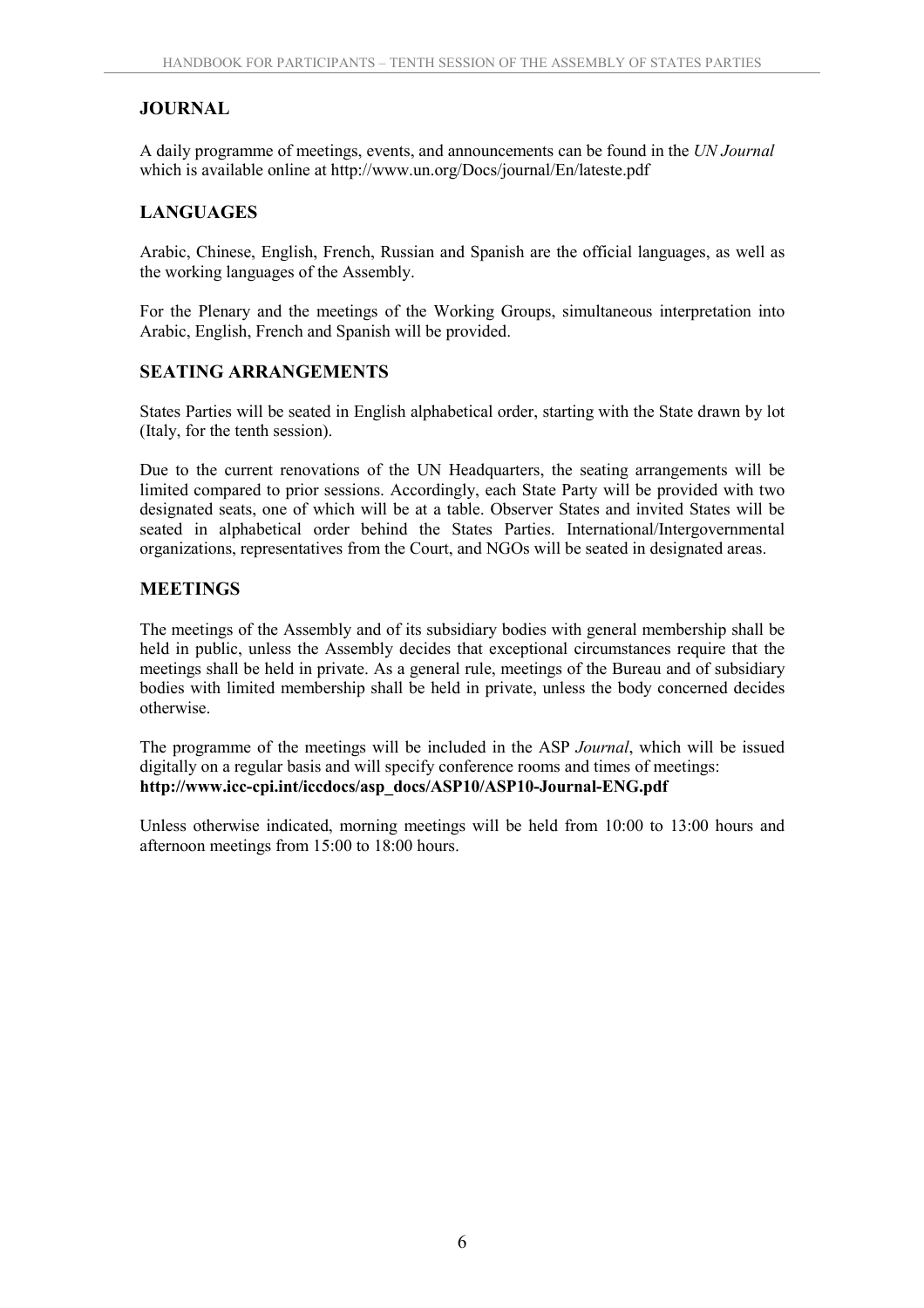# **DECISION-MAKING**

Every effort shall be made to reach decisions in the Assembly and in the Bureau by consensus. If consensus cannot be reached, decisions shall be taken by vote. Each State Party shall have one vote. Decisions on matters of substance must be approved by a two-third majority of States Parties present and voting. Decisions on matters of procedure shall be taken by a simple majority of States Parties present and voting. States Parties are reminded of article 112, paragraph 8, of the Rome Statute of the International Criminal Court which reads:

"A State Party which is in arrears in the payment of its financial contributions towards the costs of the Court shall have no vote in the Assembly and in the Bureau if the amount of its arrears equals or exceeds the amount of the contributions due from it for the preceding two full years. The Assembly may, nevertheless, permit such a State Party to vote in the Assembly and in the Bureau if is satisfied that the failure to pay is due to conditions beyond the control of the State Party."

As at 28 November 2011, there were 9 States in arrears.

#### **ELECTIONS**

At the tenth session in New York, the Assembly shall proceed with the election of: the Prosecutor, six judges, the President of the Assembly as well as two Vice-Presidents, 18 members of the Bureau as well as six members of the Committee on Budget and Finance*.*

In accordance with article 112, paragraph 8, of the Rome Statute, States in arrears would not be able to vote at the tenth session.

More information on the elections as well as nominations can be found at: *[http://www.icc-cpi.int/Menus/ASP/Elections/.](http://www.icc-cpi.int/Menus/ASP/Elections/)* 

## **GENERAL DEBATE**

The general debate will take place on the third day of the Assembly, on 14 December. Delegations are invited to inscribe themselves on the list of speakers as of 30 November 2011 by contacting the Secretariat via fax  $(+31, 70, 515, 8376)$  or email  $(asp@icc-epi.int)$ . If possible, the name of the speaker should be provided. Ministerial level representatives will be accorded precedence on the list.

States are encouraged to deliver statements of no more than 5 minutes.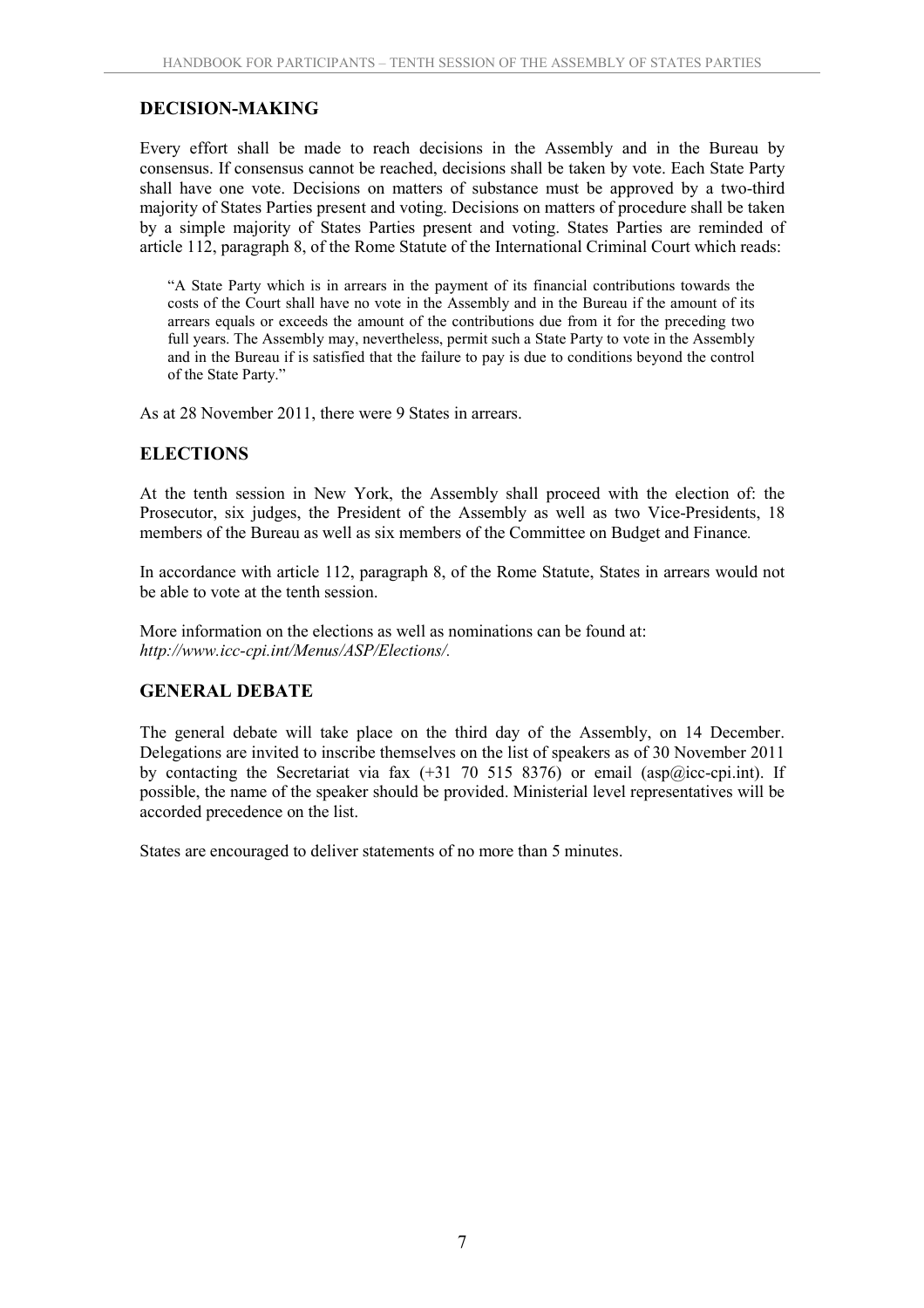## **STATEMENTS**

Representatives wishing to circulate statements to all participants are requested to provide 250 copies to the meeting room attendant.

Alternatively, representatives who do not wish to have their statements circulated but would still wish to help ensure that the impact of their words is equally strong in all languages, are requested to read at a reasonable speed and to hand in 20 copies of the statement for distribution to the President, Rapporteur, Secretariat, and interpreters.

In either case, copies of statements should be delivered to the meeting room attendant before the speaker takes the floor, preferably at the start of the meeting, to allow sufficient time for distribution of statements to the interpreters. Assembly participants are reminded that the Secretariat will not be in a position to offer reproduction services for such texts.

If written texts are provided in more than one official language, delegations should indicate clearly which of those texts is to be accepted as the official text. Furthermore, delegates should specify whether that official text will be read out as written or if it should be checked against delivery, in which case the words "check against delivery" should be clearly indicated on the top right corner of the first page.

Other written statements submitted by the designated representatives of entities, intergovernmental organizations and other entities that have received a standing invitation from the General Assembly of the UN, regional intergovernmental organizations or other accredited international bodies and non-governmental organizations shall be made available by the Secretariat to representatives of the States Parties and Observer States. The statements shall be made available in the quantities and in the language or languages in which the statements are made available, provided that a statement submitted on behalf of an organization is related to the work of the Assembly and is on a subject in which the organization has a special competence.

In accordance with the Bureau's decision on moving towards "greener" conference serving, delegations and all participants are requested to provide to the Secretariat digital versions of their statements, preferably in advance of the meetings (asp $@$ icc-cpi.int).

*Written statements shall not be reproduced at the expense of the Assembly and shall not be issued as official documents.* 

#### **DISTRIBUTION OF OFFICIAL DOCUMENTS**

In accordance with the Bureau's decision on pursuing a paper-light approach to documentation for the tenth session, pre-session documentation will no longer be made available to delegations.

The Secretariat will provide at the session USB memory sticks containing the pre-session documentation for all delegations.

Documentation in official languages is available at: **<http://www.icc-cpi.int/Menus/ASP/Sessions/Documentation/10th+Session/>**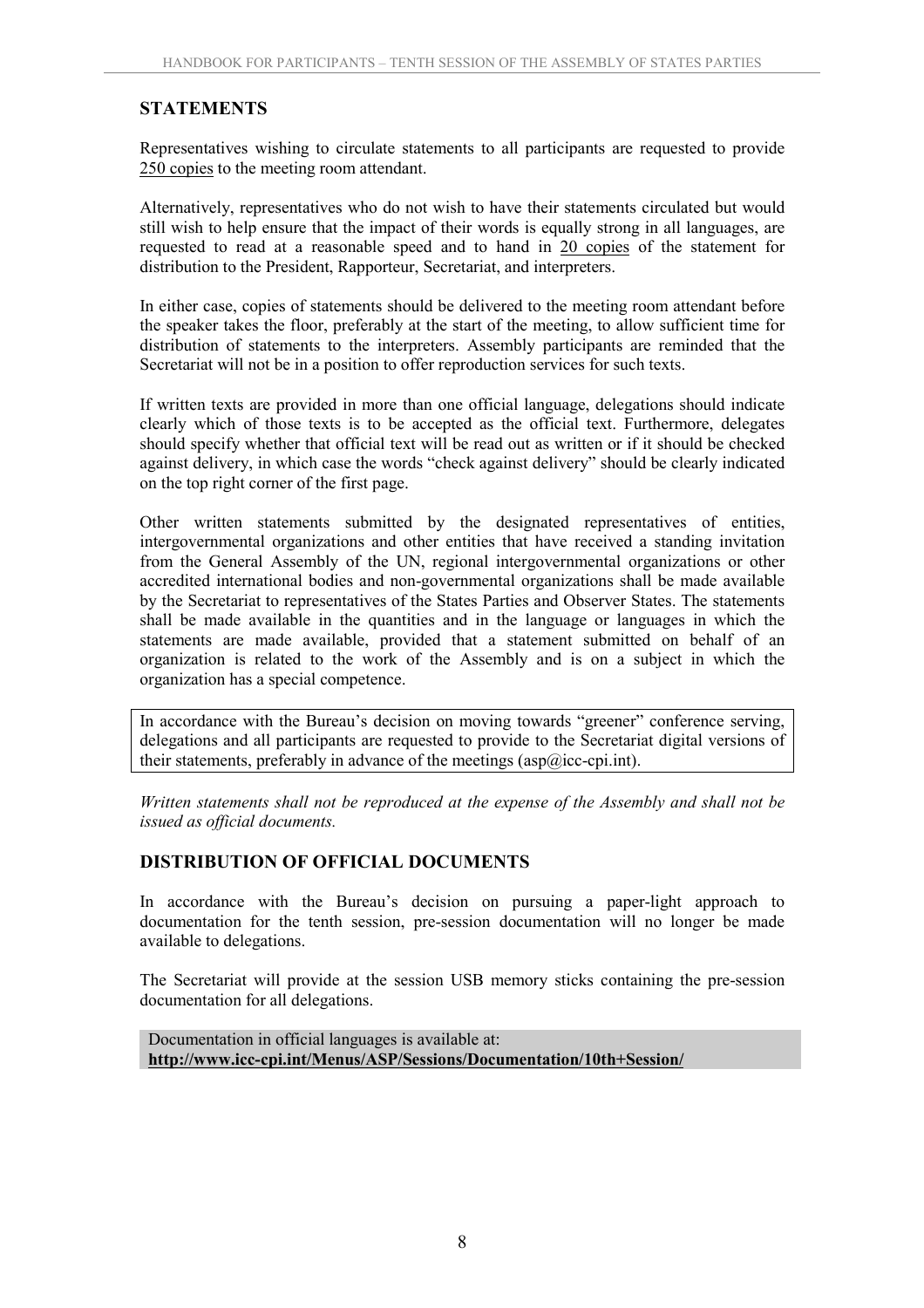#### **BOOKING OF MEETING ROOMS**

Rooms for meetings of regional groups and other major groupings of States should be reserved by chairpersons of those groups.

Rooms for other informal meetings of States will need to be reserved by a Permanent Mission according to established UN practice.

In light of the changes resulting from the UN Headquarters renovations, the number of conference rooms is more limited then at prior sessions.

#### **SECURITY AND SAFETY**

Delegates are reminded not to leave briefcases or any valuable items unattended in the meeting rooms. Participants are advised to carry their valuables safely, especially at railway stations and while on public transport.

Restrictions will be in place on the use of cellular telephones, radio transmitters, recording devices and camera equipment inside the conference area.

#### **EMERGENCY AND MEDICAL SERVICE**

The UN Medical Services Division provides medical assistance to delegates and members of diplomatic missions to the UN. A medical clinic is situated at 300 E  $42<sup>nd</sup>$  Street,  $7<sup>th</sup>$  floor, and is open Monday to Friday from 9am to 4.30pm. Telephone: (212) 963-7080.

For emergencies within the UN during office hours the number is (212) 963-7777; outside office hours (nights, holidays and weekends) the emergency number is (212) 963-6666.

In case of an emergency outside the UN call **911**.

#### **SOCIAL EVENTS**

For coordination purposes, the organisers of receptions and other protocol events should contact the Secretariat (see page 10 for contact information). Announcements about social events may be made in meetings or included in the ASP *Journal*.

#### **HOTELS**

All participants are solely responsible for the reservations and payments of hotel rooms. Hotel information can be found at www.nyc.com/hotels.

#### **TELEPHONE FACILITIES**

Extensions within the UN are preceded by the 963 or 367 prefixes. Direct internal calls can be made by dialling the access code "3" or "7" plus the extension. The main listed number of the UN is 1 (212) 963-1234.

Directory information: 411 or 555-1212.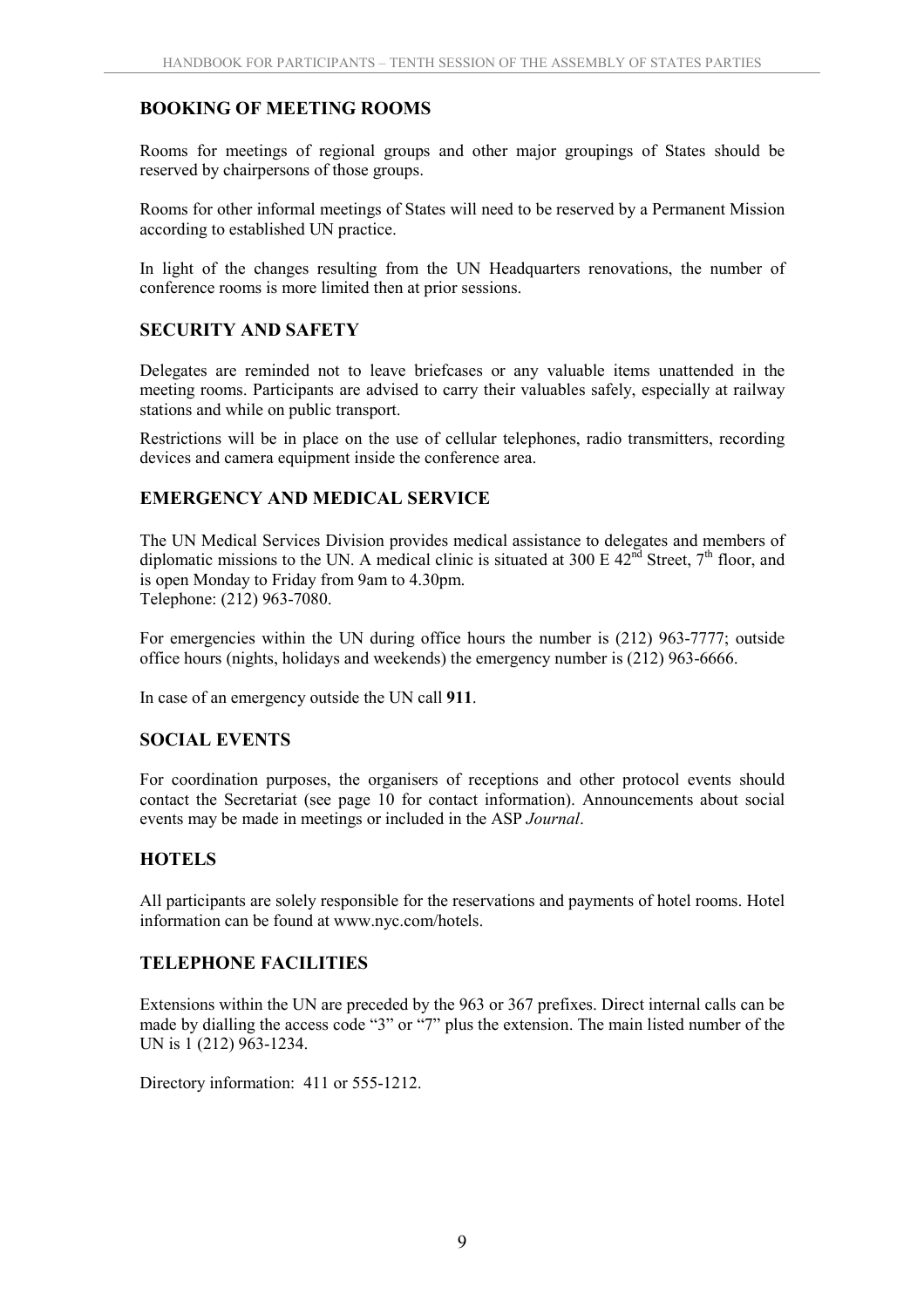# **PARKING**

Parking for delegates at the UN should be arranged by Missions according to established UN practice. Public parking is available on 44<sup>th</sup> Street between First and Second Avenue.

## **TAXIS**

Yellow taxis are numerous everywhere and can be hailed when their (middle) light on their roofs are lit. At airports you are advised not to accept a ride from un-licensed taxis but to go to the taxi stand where you will be given an indication of the fare to your destination.

## **PUBLIC TRANSPORTATION**

The UN Headquarters is at walking distance from Grand Central Station. Prepaid transport tickets which can be used both on the bus and the subway can be bought at all subway stations. When paying on the bus, one must pay the exact fare (\$ 2.25) in coins only.

## **BANKING AND CURRENCY EXCHANGE**

There is a Chase Bank and cash dispenser  $(ATM)$  at  $45<sup>th</sup>$  street and First Avenue. In the area of Grand Central Station there are many currency exchange facilities. Credit cards are widely accepted.

#### **SHOPS**

Many shops stay open until late. Some supermarkets stay open all night.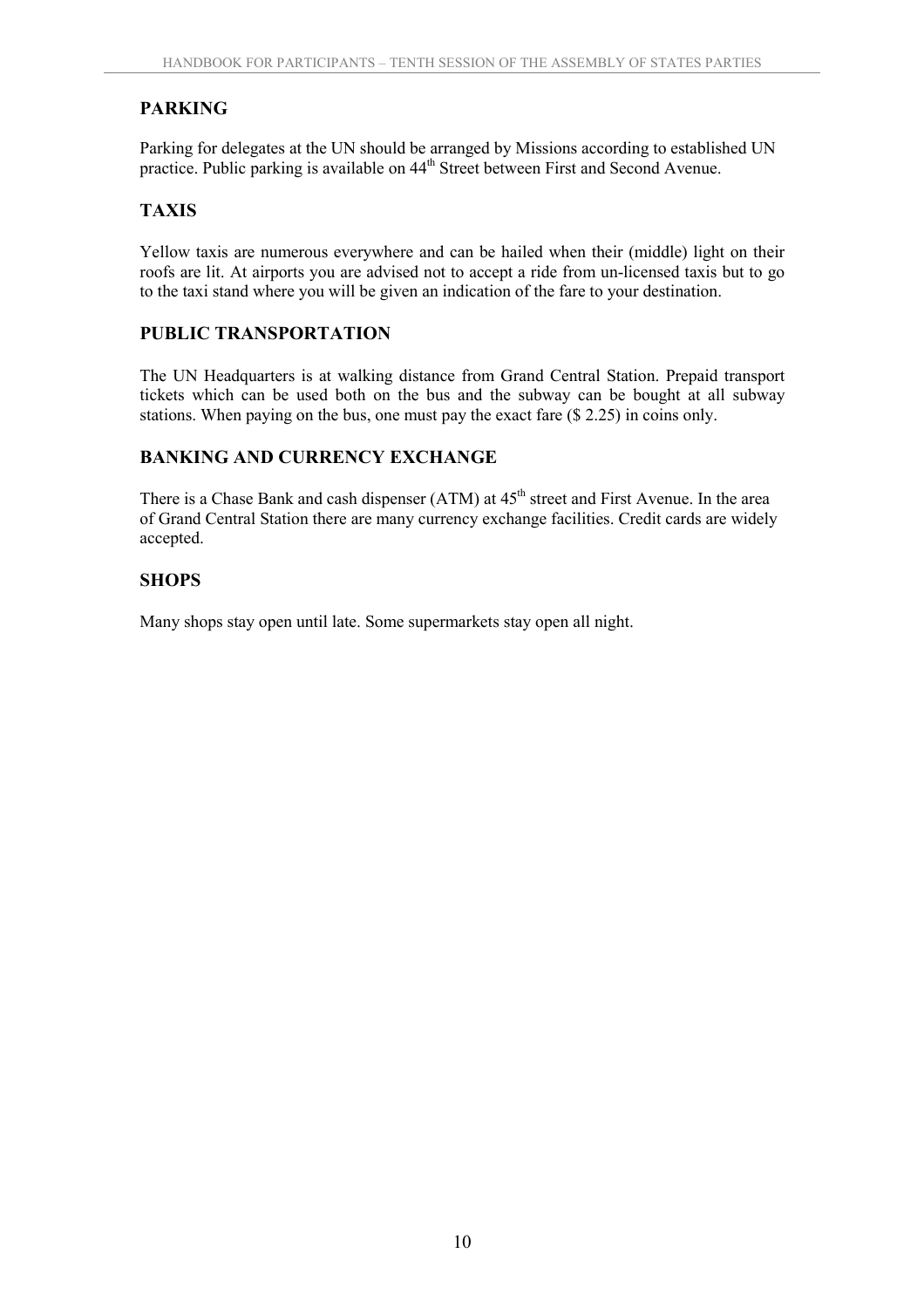# **CONTACT INFORMATION**

#### **SECRETARIAT OF THE ASSEMBLY OF STATES PARTIES**

#### *Mailing address: Street address: Phone/Fax/Email Numbers*

P.O. Box 19519 2500 CM The Hague The Netherlands

Maanweg 174 2516 AB The Hague The Netherlands

Phone: General Fax: General Email: +31 (0)70 515 9806 +31 (0)70 515 8376 asp@icc-cpi.int

#### *Secretariat staff:*

Mr. Renan Villacis, Director Director of the Secretariat of the Assembly of States Parties

Ms. Christiane Bouryolannis Senior Legal Officer

Mr. Juan Antonio Escudero Senior Legal Officer

Mr. Fakhri Dajani Finance and Administration Officer

Ms. Gaile Ramoutar Legal Officer

Ms. Fanny Fontaine Legal Officer

Ms. Nataša Šebenik Legal Officer

Ms. Gabrijela Filipović Special Assistant to the Director

Ms. Estera Luteranova Special Assistant to the Director

Ms. Carole Joannes Administrative Assistant

Ms. Adriana Blanc Administrative Assistant

Mr. René Holbach Assistant to the ASP President